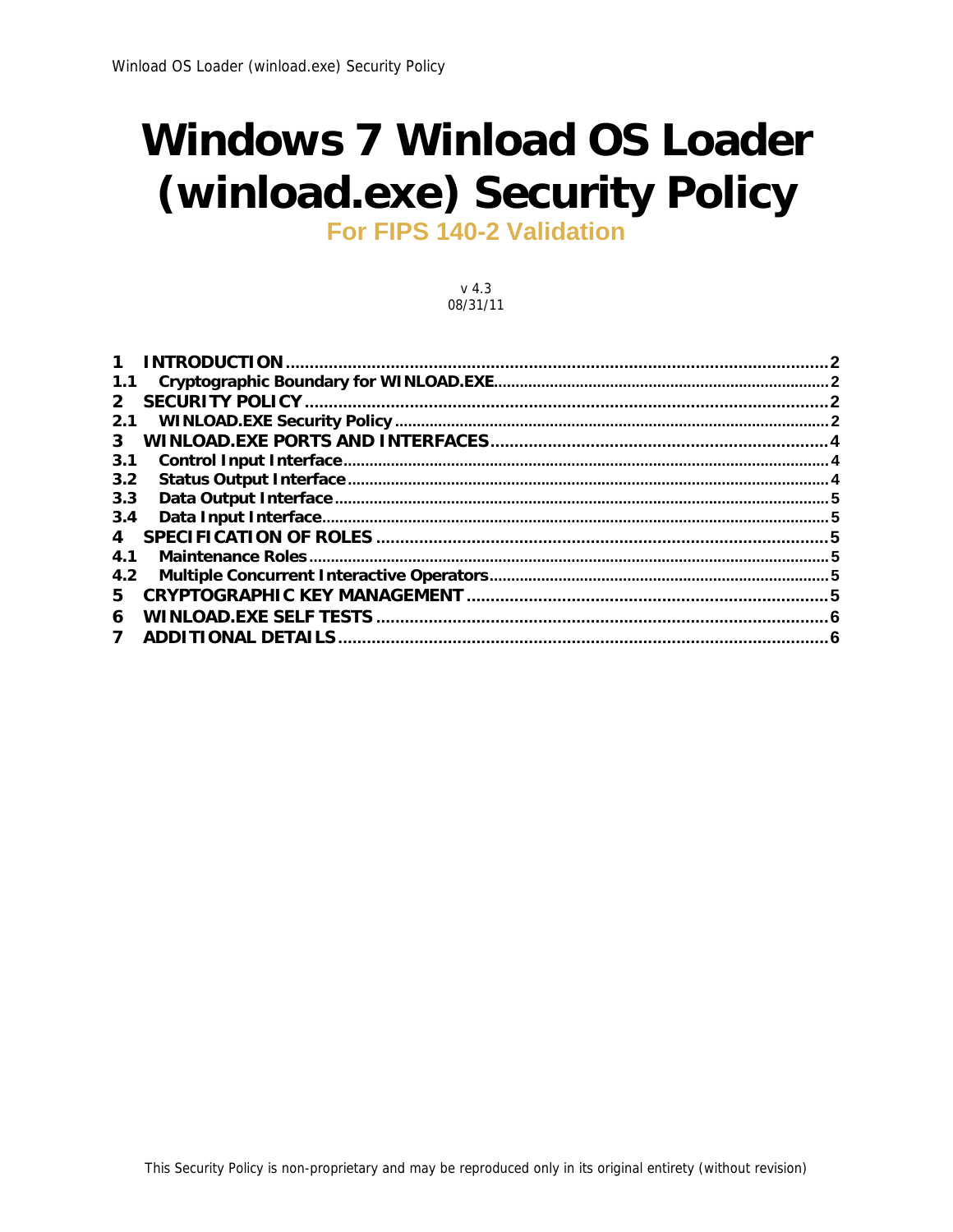# **1 Introduction**

The Windows OS Loader (WINLOAD.exe, versions 6.1.7600.16385, 6.1.7600.16757, 6.1.7600.20897, 6.1.7600.20916, 6.1.7601.17514, 6.1.7601.17556, 6.1.7601.21655 and 6.1.7601.21675) is an operating system loader which loads the Windows 7 operating system kernel (ntoskrnl.exe) and other boot start binary image files.

#### **1.1 Cryptographic Boundary for WINLOAD.EXE**

The Windows 7 WINLOAD.EXE consists of a single executable (EXE). The cryptographic boundary for WINLOAD.EXE is defined as the enclosure of the computer system, on which WINLOAD.EXE is to be executed. The physical configuration of WINLOAD.EXE, as defined in FIPS-140-2, is multi-chip standalone.

# **2 Security Policy**

## **2.1 WINLOAD.EXE Security Policy**

WINLOAD.EXE operates under several rules that encapsulate its security policy.

- WINLOAD.EXE is validated on Windows 7 Ultimate and Windows 7 Ultimate SP1 both x86 and x64 editions.
- WINLOAD.EXE operates in FIPS mode of operation only when used with the FIPS approved version of Windows 7 Boot Manager (bootmgr) validated to FIPS 140-2 under Cert. #1319 operating in FIPS mode.
- Windows 7 is an operating system supporting a "single user" mode where there is only one interactive user during a logon session.
- WINLOAD.EXE is only in its Approved mode of operation when Windows is booted normally, meaning Debug mode is disabled and Driver Signing enforcement is enabled.

The following diagram illustrates the master components of the WINLOAD.EXE module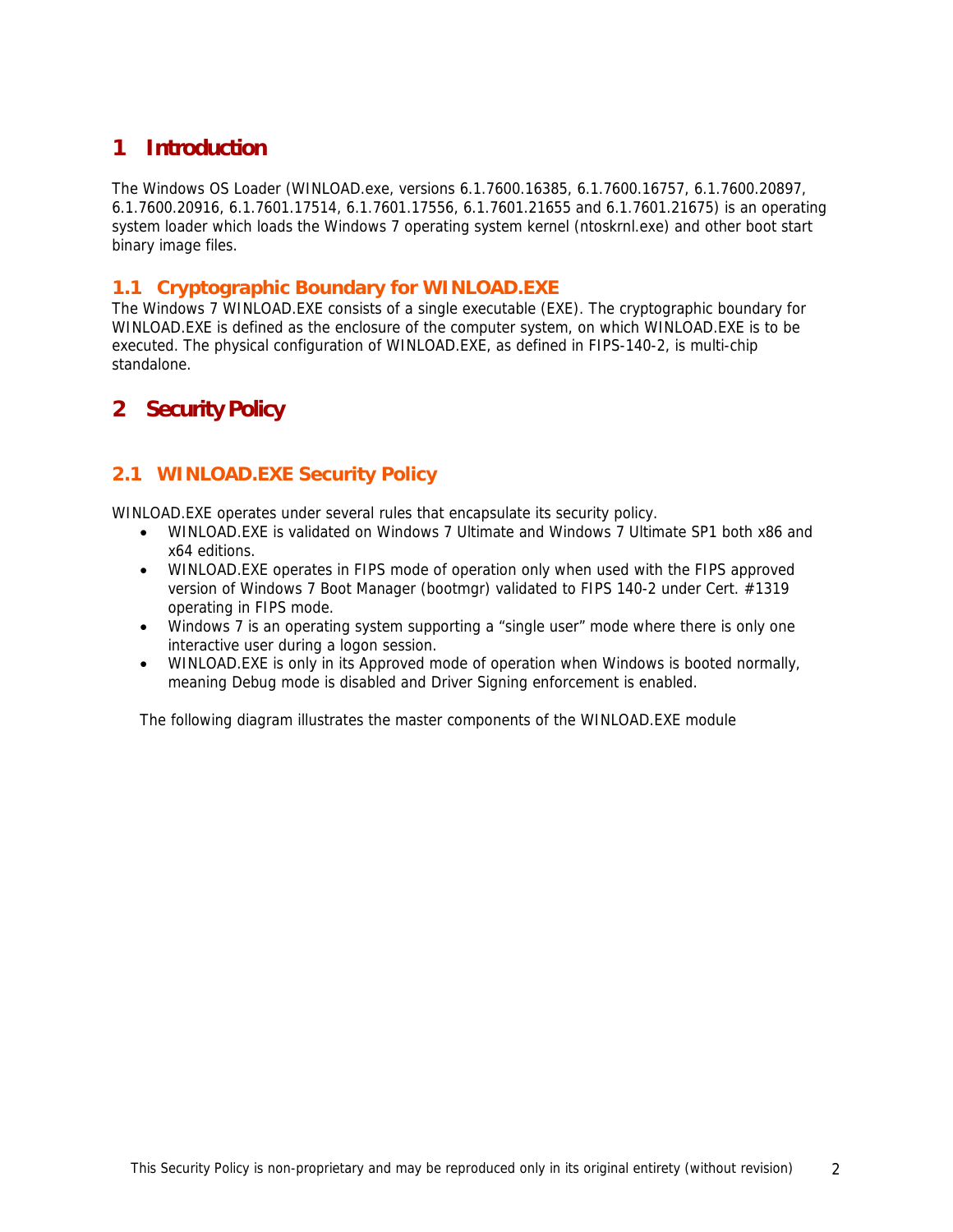

The following diagram illustrates WINLOAD.EXE module interaction with cryptographic module:



• WINLOAD.EXE's main function is to load the Windows 7 operating system kernel (ntoskrnl.exe) and other boot start binary image files, including CI.DLL, after it determines their integrity using its cryptographic algorithm implementations using the FIPS 140-2 approved algorithms mentioned below. After the verified kernel and boot start binary image files, including CI.DLL, are loaded, WINLOAD.EXE passes the execution control to the kernel and it terminates its own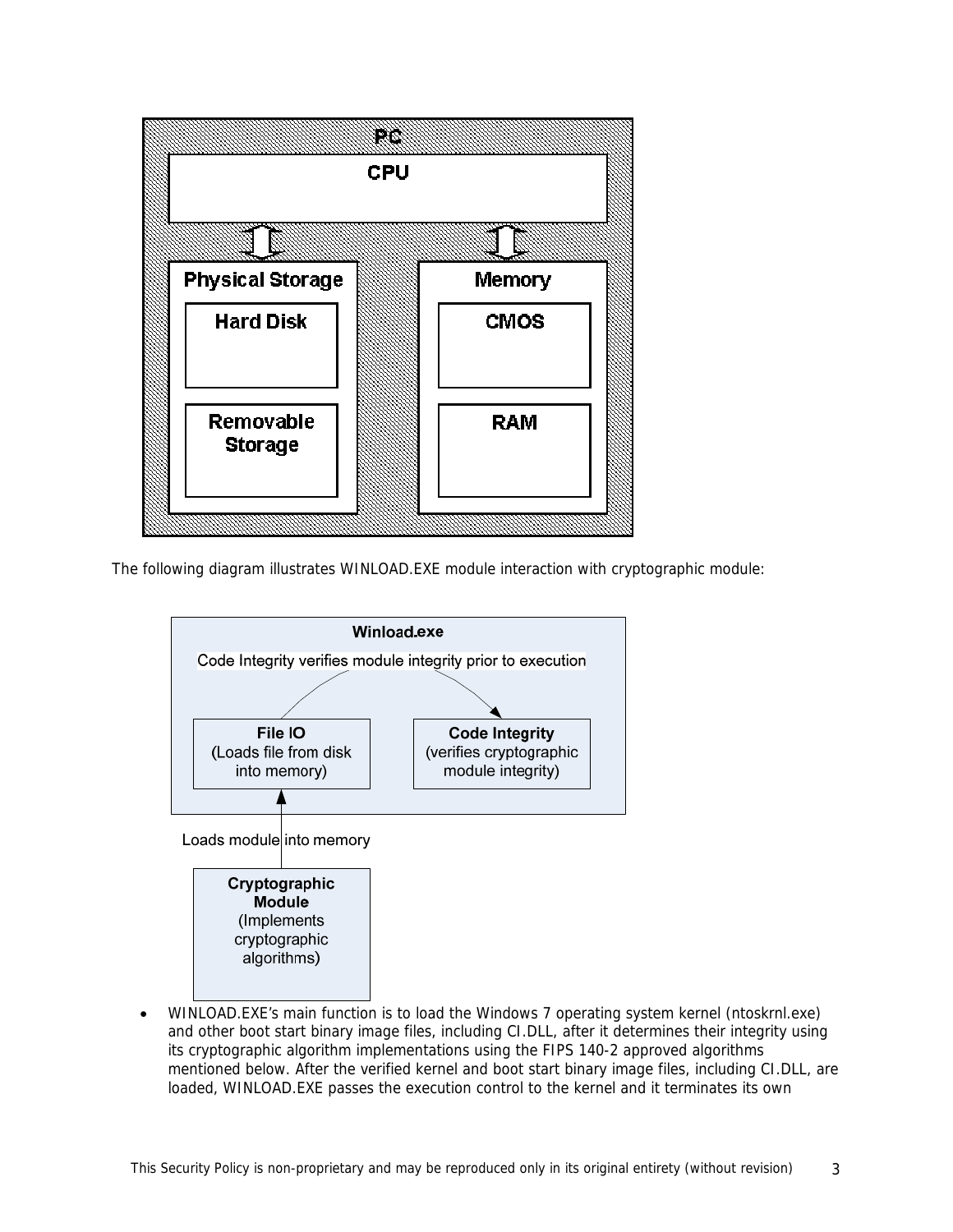execution. In addition to this service, WINLOAD.EXE also provides status and self-test services. The Crypto office and User have access to all services WINLOAD supports.

- If the integrity of the kernel or CI.DLL is not verified, WINLOAD.EXE does not transfer the execution to the kernel.
- The module provides a power-up self-tests services that is automatically executed when the module is loaded into memory, as well as, a show status service, that is automatically executed by the module to provide the status response of the module either via output to the GPC monitor or to log files.
- Winload verifies the integrity of multiple kernel mode crypto modules. This verification relies on RSA 2048-bit signature verification using SHA-256. If the verification fails, the modules are not loaded into memory, and this will prevent Windows from booting. The following crypto modules are verified in this manner:
	- o CI.DLL
	- o CNG.SYS
	- o FVEVOL.SYS
- WINLOAD.EXE implements the following FIPS-140-2 Approved algorithms.
	- o RSA PKCS#1 (v1.5) digital signature verification (Cert. #557)
		- RSA signature with 1024-bit keys and SHA-1 message digest
		- RSA signature with 2048-bit keys and SHA-256 message digest
	- o SHS (SHA-1) (Cert. #1081)
	- o SHS (SHA-256) (Cert. #1081)
	- o SHS (SHA-512) (Cert. #1081)
	- o AES (Certs. #1168 and 1177)

Cryptographic bypass is not supported by WINLOAD.EXE.

WINLOAD.EXE (version: 6.1.7600.16385) was tested using the following machine configurations:

| x86 | Windows 7 Ultimate - HP Compag dc7600 |
|-----|---------------------------------------|
| x64 | Windows 7 Ultimate - HP Compag dc7600 |

WINLOAD.EXE (version: 6.1.7601.17514) was tested using the following machine configurations:

| x86 | Windows 7 Ultimate SP1 - HP Compag dc7600 |
|-----|-------------------------------------------|
| x64 | Windows 7 Ultimate SP1 - HP Compag dc7600 |

## **3 WINLOAD.EXE Ports and Interfaces**

#### **3.1 Control Input Interface**

The WINLOAD.EXE Control Input Interface is the set of system flags and data that is read using internal functions. These internal (non-callable) functions are:

- BlBdInitialize Reads the system status to determine if a boot debugger is attached.
- OslMain This function receives and parses the Boot Application parameters, which are passed to the module when execution is passed from Boot Manager.
- BlInitializeLibrary Performs the parsing Boot Application parameters.
- BlXmiRead Reads the operator selection from the Winload user interface.

## **3.2 Status Output Interface**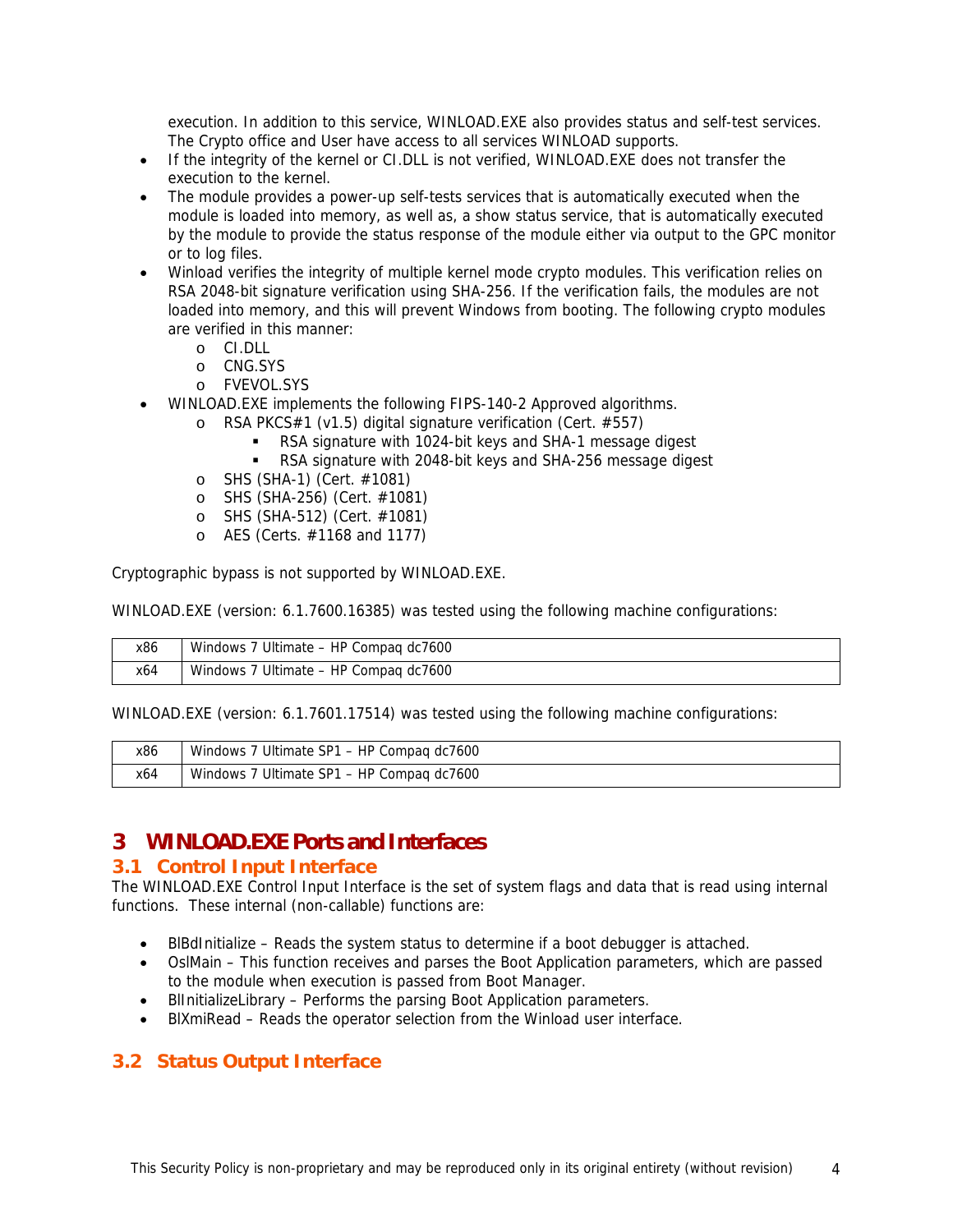The Status Output Interface is the BlXmiWrite function that is responsible for displaying the integrity verification errors to the screen. The Status Output Interface is also defined as the BlLogData responsible for writing the name of the corrupt driver to the bootlog.

#### **3.3 Data Output Interface**

The Data Output Interface is represented by the OslArchTransferToKernel function and the AhCreateLoadOptionsString function. OslArchTransferToKernel is responsible for transferring the execution from Winload to the initial execution point of the Windows 7 kernel. Data exits the module in the form of the initial instruction address of the Windows 7 kernel.

Data exits the module from the AhCreateLoadOptionsString function in the form of boot application parameters passed to the Windows 7 kernel.

#### **3.4 Data Input Interface**

The Data Input Interface is represented by the BlFileReadEx function and the BlDeviceRead function. BlFileReadEx is responsible for reading the binary data of unverified components from the computer hard drive. In addition the FVEK key can also be entered into the module over the module's data input interface. BlDeviceRead is responsible for reading data directly from devices.

# **4 Specification of Roles**

WINLOAD.EXE supports both User and Cryptographic Officer roles (as defined in FIPS-140-2). Both roles have access to all services implemented in WINLOAD.EXE. The module does not implement any authentication services. Therefore, roles are assumed implicitly by booting the Windows 7 operating system.

#### **4.1 Maintenance Roles**

Maintenance roles are not supported by WINLOAD.EXE.

#### **4.2 Multiple Concurrent Interactive Operators**

There is only one interactive operator during a logon session. Multiple concurrent interactive operators sharing a logon session are not supported.

## **5 Cryptographic Key Management**

WINLOAD.EXE does not store any secret or private cryptographic keys across power-cycles. However, it does use two AES keys in support of the BitLocker feature. These keys are:

- Volume Master Key (VMK) 256-bit AES key used to decrypt the Full Volume Encryption Key.
- Full Volume Encryption Key (FVEK) 128 or 256-bit AES key that is used to decrypt data on disk sectors of the hard drive.

Both keys are stored in memory and are zeroized by power-cycling the OS.

WINLOAD.EXE also uses public keys stored on the computer hard disk to verify digital signatures using its implementation of RSA PKCS#1 (v1.5) verify. These public keys are available to both roles. Zeroization is performed by deleting the Winload module.

All the keys (mentioned above) are accessed only by the WINLOAD.EXE service that loads the Windows 7 operating system kernel (ntoskrnl.exe) and other boot start binary image files, including CI.DLL. This service only has execute access to the keys mentioned above.